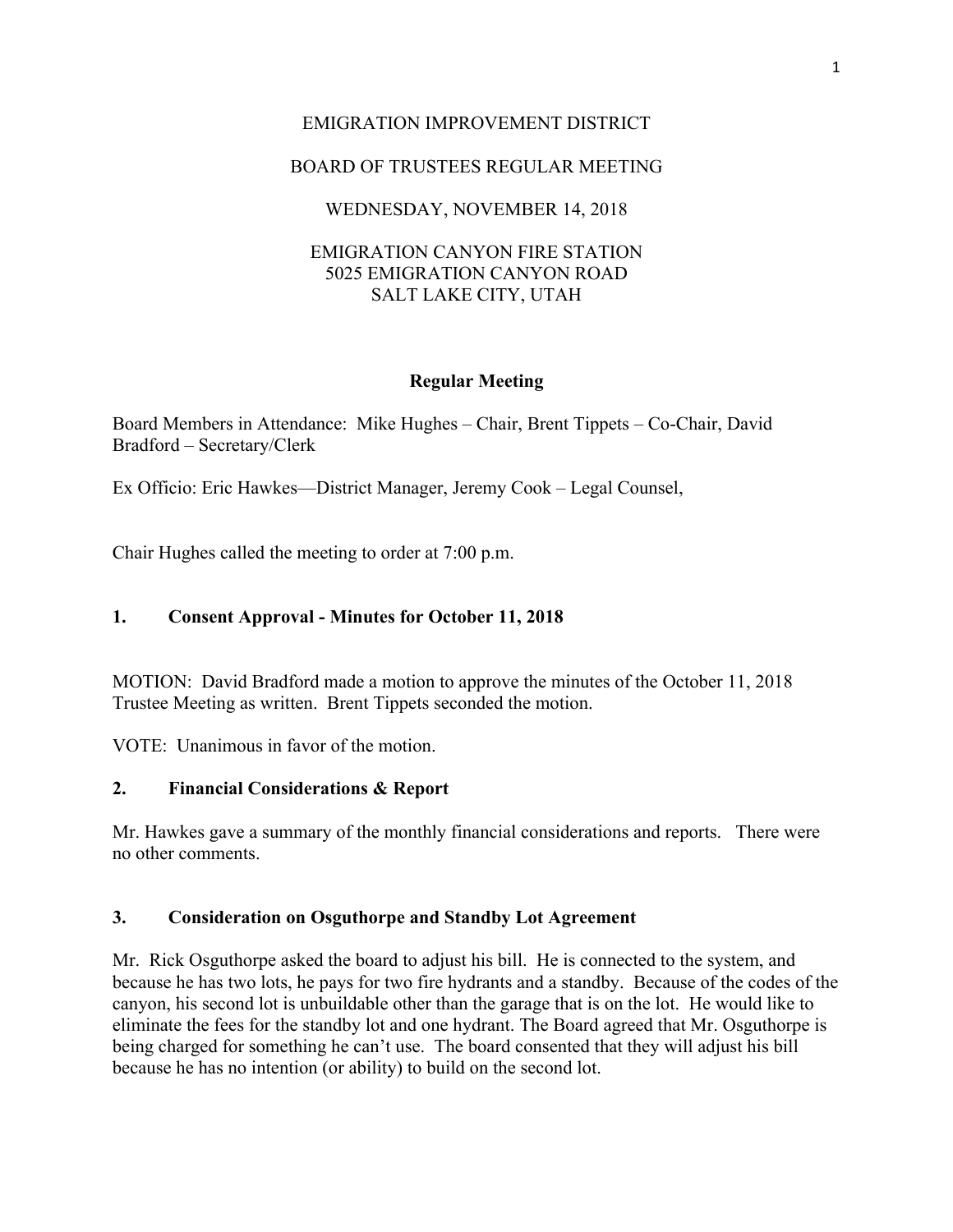## **4. FY2019 Budget Review**

There will be a need to increase the legal fees category for this year. The only category that has enough to cover the cost is the maintenance category. The Board discussed options for covering the legal fees and ultimately decided to move it from the maintenance category, especially because the District does not have any more scheduled maintenance expenses.

MOTION: Brent Tippets made a motion to amend the budget to move funds from the maintenance category to the legal fees category. David Bradford seconded the motion.

VOTE: Unanimous in favor of the motion.

The Board then reviewed the proposed 2019 budget to prepare for the budget hearing in December. Mr. Hawkes projected similar operating revenues in 2019 compared to this year. He anticipates around 5 impact fees next year. Operating expenses do not change very much from year to year. Looking ahead to the possibility of drilling a new well to replace the Brigham Fork Well, the Board discussed how much should be budgeted in the maintenance category. It was suggested to allot \$300,000. Rick Anderson (audience) made the comment that he's concerned about the dry stream and that he had heard the EID was trying to put in 500 more lots up the canyon. The Board denied that they will develop 500 more homes. They are not advocating for more development. What the EID can't stop is approved lots being developed. There are many buildable lots in the canyon and the District is trying to project the income that may arise from these homes connecting to the system. Rin Harris (audience) said that she attended a recent water conference in which it was reported that the science for the next 30 years is that the climate will get drier and hotter. She believes that we must plan for it and hope the scientists are wrong. Mr. Bradford pointed out that there is one hopeful trend which is that canyon users are using less water, per capita. Ms. Harris would like to see the water costs increase to encourage people to use even less.

#### **5. Private Well Water Testing and Visit to State Lab**

Mr. Tippets reported that he, Mr. Hawkes, and Mr. Barnett met with the State engineer and Mr. Quilter from the Dept of Ag. The purpose was to determine what options the District can provide to the residents for well water testing. EID would cover the cost for the biological testing. Mr. Hawkes may need to do the testing--collecting samples from an outside water source on the home (a hose bib) and then submitting the samples to a certified laboratory. The Board discussed which elements to test for, and whether to pursue a more thorough testing of a sampling of wells along the creek. Mr. Tippets suggested that the Board go through with the initial bacteria testing for private wells and possibly do the larger panel on a few wells later. This was debated. Mr. Hughes explained the gains and drops of the creek, how the water flows, and why some parts of the creek have water and others do not. Mr. Tippets also encouraged the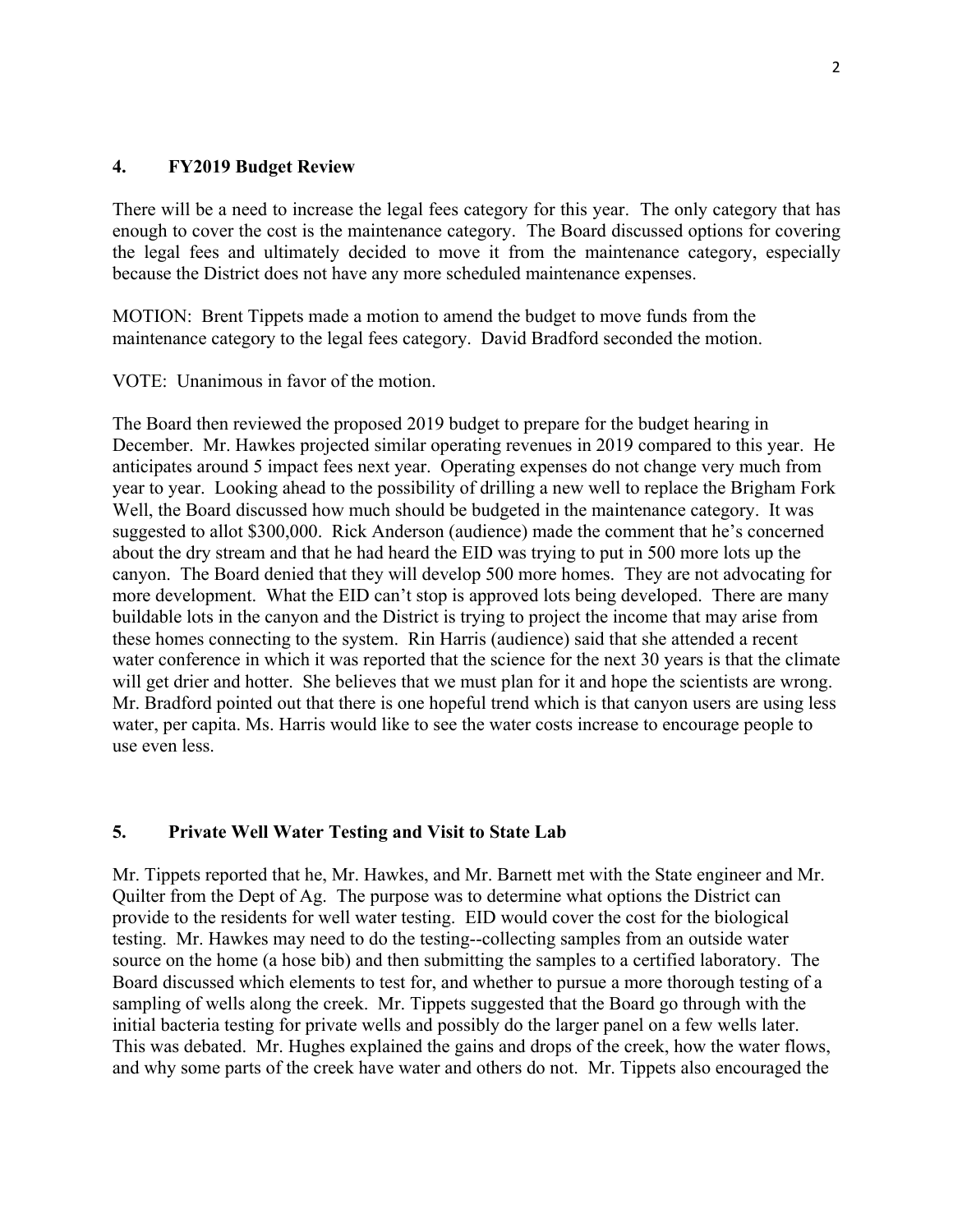Board members to provide information for home owners to understand the results of the testing. The District would like to offer this testing in the spring.

# **6. Sanitary Survey Inspection Results from SLCo and DDW**

Every three years there is an inspection done by SLCo and DDW. They inspect the wells, the equipment, and the policies. EID didn't have any deficiencies and garnered 10 extra points.

# **7. UASD--Conference and Board Member Training**

Utah Association of Special Districts had a training the prior week for board members. It was agreed that the training was a good refresher.

# **8. Completion of Fire Mitigation Work Around Well 1/Storage Area**

The work was completed around Well 1. It looks very nice. In the future, the Board may use goats (or other means) to maintain the area.

## **9. Public Outreach, Communication, and Public Perception**

Mr. Bill Cutting, a canyon resident of 31 years, introduced himself and gave his background in working with entities to develop their brand. He would like to work with the District to improve the public perception of EID and improve communication and public outreach. The goal would be to develop a synergetic relationship between the EID and canyon residents--one in which each understand the other, appreciates the other, and there is trust. Such a relationship is brought about by a lot of education and communication. The number one challenge to the EID is to impart this education and information. Mr. Cutting gave the project overview, which is to help achieve future success that will depend on positive, productive relationships with all stake holders, both inside and outside the organization. He would like to assist the District to transform itself into an entity whose values align with all its constituents through education, engagement and action. The first step involves interviewing the people inside the organization. The second step is interviewing the internal stake holders—professional partners that EID works with. The third and final step is to find out what the resident's perceptions are of the EID. Mr. Cutting would like to create an identity for the organization based on authenticity, the implementation of which is a very informative website. The website would potentially provide animated, educational YouTube videos. It should be a constant stream of information that goes between the residents and the District. He discussed the plan for building such a website. Rin Harris (audience) was enthusiastic to hear Mr. Cutting's comments. She also spoke of the need for transparency and that the EID's website was cumbersome and difficult to find the minutes. She'd like to see more integration between the entities of the canyon in this communication. Mr.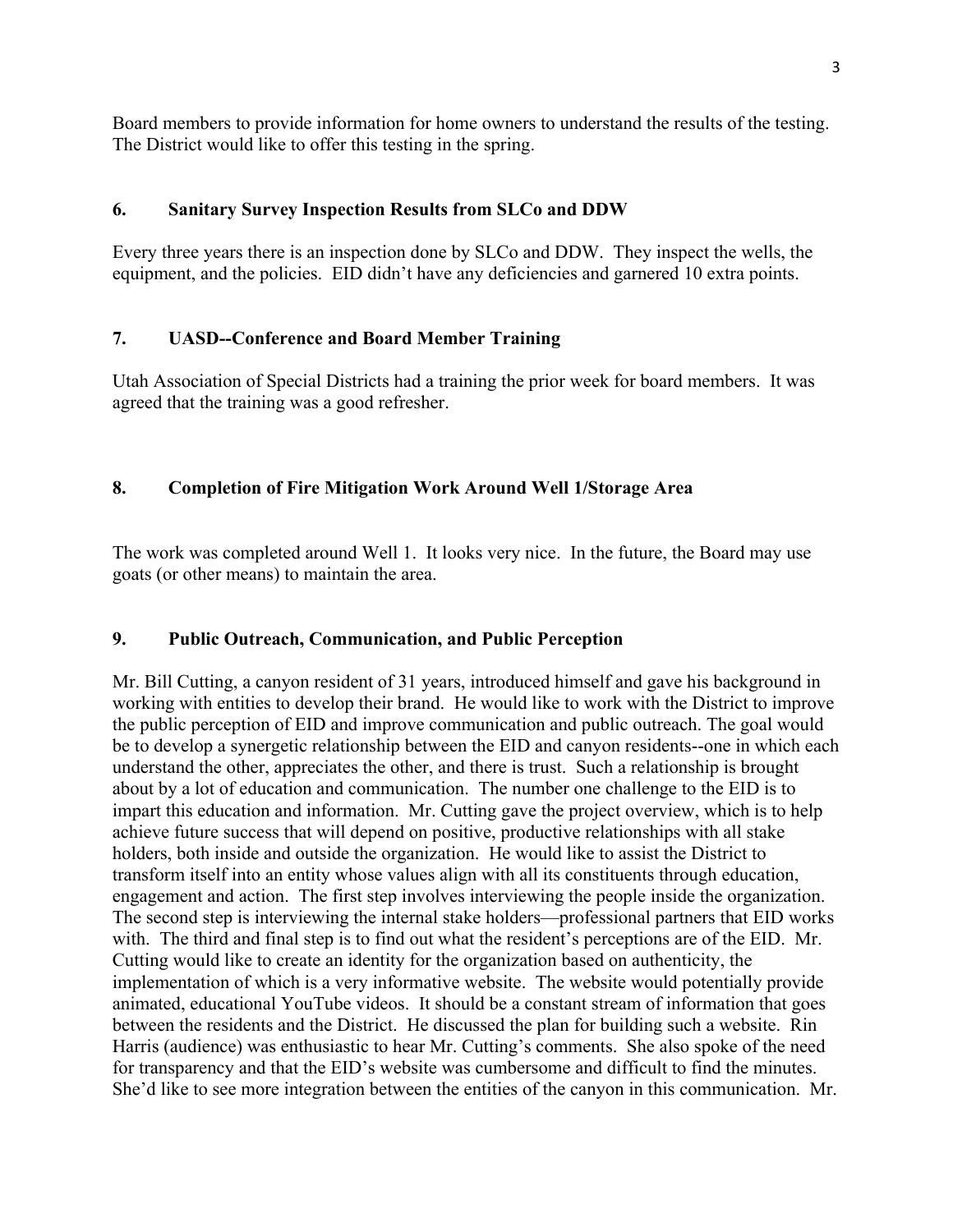Hughes responded that some of the reluctance of the EID to communicate with residents has come as a result of the lawsuit. Mr. Tippets commented that one challenge facing the EID is that there are such limited resources considering we are such a small community. Bob Avery from the audience also expressed enthusiasm in hearing the communication plan from Mr. Cutting, and as a communications professor of 44 years he offered to help.

## **10. Water Levels Report**

Mr. Hawkes gave the water level report. The month of September was one of the driest Septembers in the canyon. For water levels, the Upper Freeze Creek Well is at 907 feet. Well 2 and Well 1 haven't been used (but have been flushed and exercised) and Brigham Fork is still artesianing.

## **11. Maintenance Report**

No new updates on Brigham Fork. For the telemetry, Mr. Hawkes met with Campbell Scientific. They will get back with him on proposals for different telemetry systems. The Board is anxious to get these proposals.

## **12. Any Items by Visiting Public, Dismiss Public**

Another question was raised about the rumored development at the top of the canyon, to which Mr. Hughes reiterated that EID has nothing to do with development and has no plans to put in 500 homes. He explained the points of diversion, which means that the EID can build wells on those sites. Not that they intend to on all the sites, but as the needs of the canyon change, the EID may move these points of diversion around. Mr. Cook defined a point of diversion as a point you designate to take water. These are places that the District would potentially use to put in new wells if need be.

## **13. Closed Session**

MOTION: Board Member David Bradford made a motion to convene in closed session to discuss pending and imminent litigation. Brent Tippets seconded the motion.

VOTE: Unanimous in favor of the motion.

The Board of Trustees met in closed session from 8:50 p.m. to 10: 02 p.m. Those present included the Board of Trustees, Eric Hawkes, Jeremy Cook.

MOTION: Board Member Bradford made a motion to dismiss from closed session and to adjourn the meeting. Mike Hughes seconded the motion.